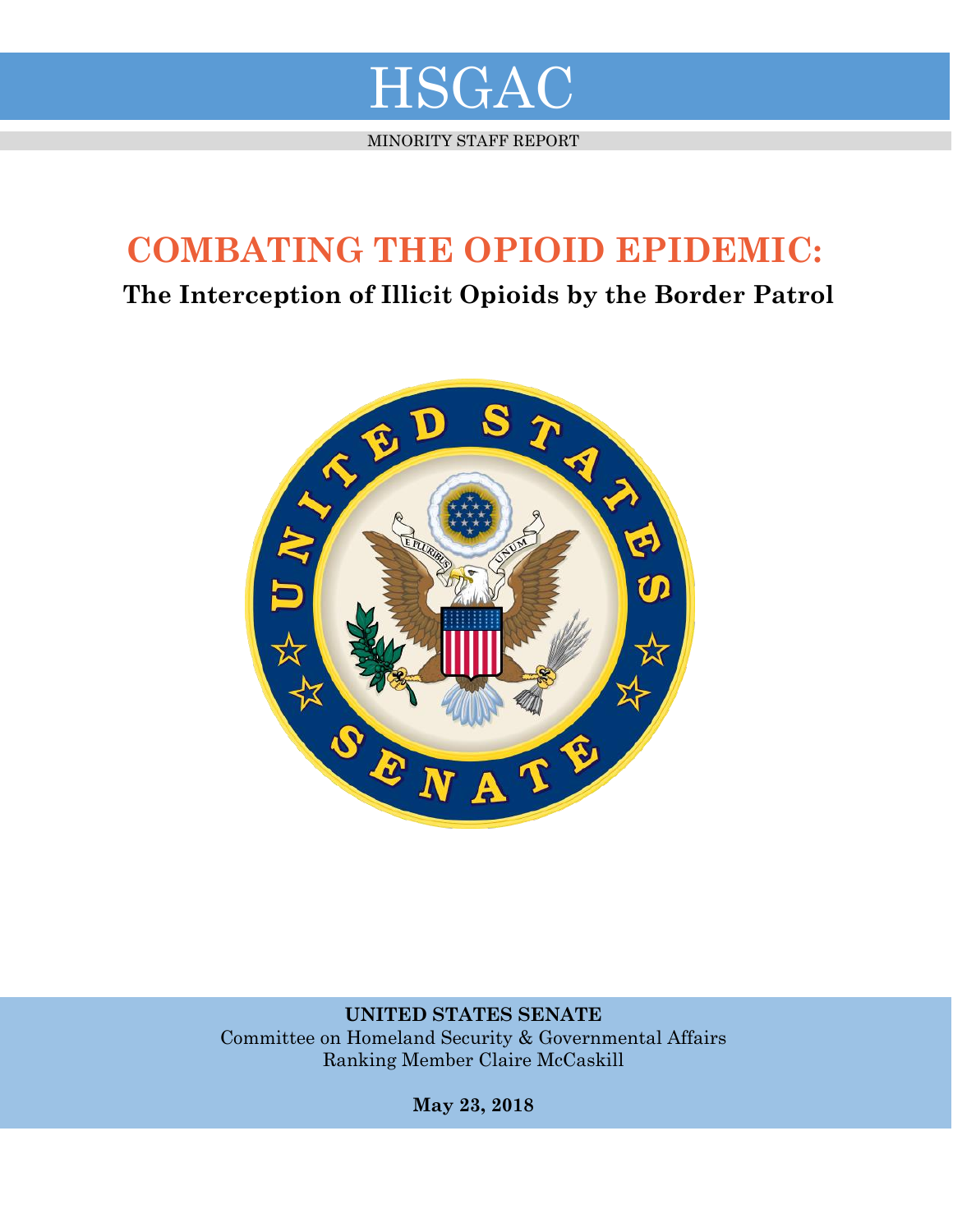# **COMBATING THE OPIOID EPIDEMIC:** THE INTERCEPTION OF ILLICIT OPIOIDS BY THE BORDER PATROL

# **EXECUTIVE SUMMARY:**

U. S. Customs and Border Protection (CBP) plays a vital role in interdicting illicit narcotics before they can enter the United States. This role is particularly important given the rise of the opioid epidemic and the increasing use of fentanyl, which is overwhelmingly produced outside the United States.

At the request of Ranking Member Claire McCaskill, the Democratic staff of the Senate Committee on Homeland Security and Governmental Affairs examined the efforts of CBP to interdict illicit opioids entering the United States. The investigation found that Border Patrol Agents play an important role in stopping opioids.

Currently, CBP collects data and statistics on opioid seizures made by its two primary law enforcement components, the Office of Field Operations, which controls operations at ports of entry, and Border Patrol, which maintains security between ports of entry. This report summarizes and analyzes data relating to the number and amount of opioid seizures by Border Patrol Agents over the last five years.

Key findings include:

- **Border Patrol Agents seized over 3,500 pounds of opioids in the last five years, primarily near the southern border.** Between 2013 and 2017, the amount of opioids seized each year increased 96%, from 579 pounds to 1,135 pounds. Nearly all (98%) of the opioids interdicted by Border Patrol Agents during this time were seized near the southern border.
- **The amount of fentanyl seized by Border Patrol Agents has increased by 72% in a single year.** Most of the fentanyl seized by Border Patrol took place in the San Diego sector, where Border Patrol Agents seized 210 pounds, or 74% of all of the fentanyl seized across all Border Patrol sectors. During this same period, 67% of all Border Patrol fentanyl seizures took place in automobiles.
- **The majority of opioids seized by Border Patrol Agents are seized well inside the United States, rather than along the border.** In past years, approximately 70% of Border Patrol's opioid seizures occurred 10 or more miles from the border, most of which occurred in automobiles. The majority of these seizures took place in western sectors on the southern border where fencing covers most of the border and where large infrastructure investments have been made to prevent illegal crossings, indicating that opioids are crossing the border through ports of entry and are later being seized by Border Patrol agents at Border Patrol checkpoints.

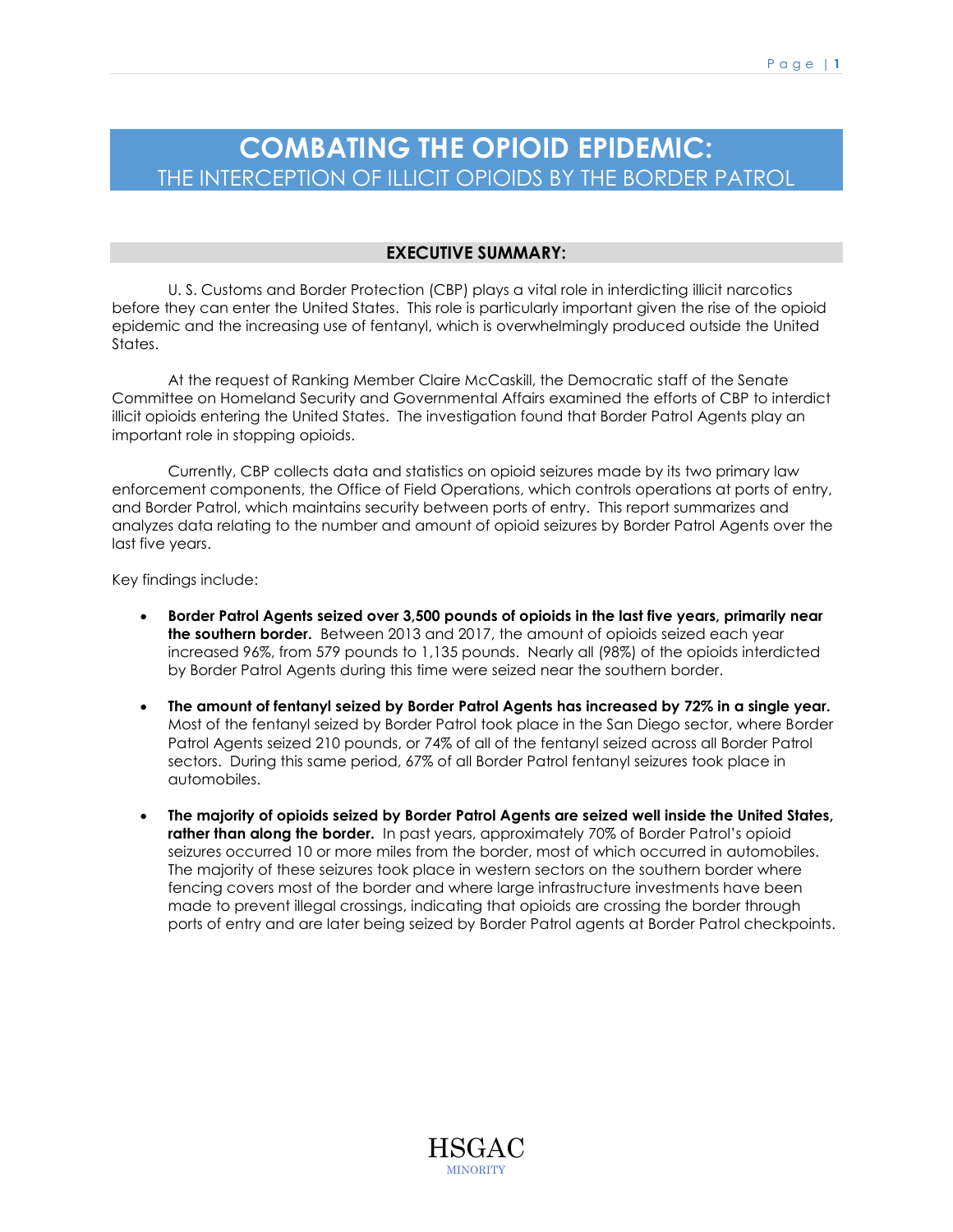# **I. BACKGROUND AND METHODOLOGY**

 $\overline{a}$ 

U. S. Customs and Border Protection (CBP) is the component within the Department of Homeland Security (DHS) responsible for ensuring the safety of United States borders by inspecting goods and people before they enter the United States at ports of entry and stopping people and goods from crossing illegally between ports of entry. Because of this, CBP is in a unique position to stop illicit narcotics before they enter the United States and make it to drug markets across the country. While CBP is not the only governmental entity in the United States charged with seizing illicit opioids, its control of cross border traffic gives it a unique perspective of how opioids produced outside of the country enter the United States.

CBP has two main law enforcement components that are responsible for interdicting illicit materials and unauthorized individuals before they can enter the United States. The Border Patrol plays an important role in drug seizure efforts and is responsible for the areas along the border that are between ports of entry. Border Patrol Agents also have certain authorities to interdict people and goods within 100 miles of the border. Interdiction efforts are also led by the Office of Field Operations which employs CBP Officers (Port Officers) at over 300 ports of entry across the United States.<sup>1</sup> Ports of entry include land border crossings, cargo ports, international mail facilities, and airports. Port Officers are responsible for interviewing individuals seeking entry into the United States for admissibility and inspecting goods, vehicles, and cargo for illicit material or customs violations. To identify trends and monitor efficacy of its interdiction efforts, CBP maintains data and statistics on opioid seizures made by its two primary law enforcement components.

At the request of Ranking Member Claire McCaskill, Democratic staff of the Senate Committee on Homeland Security is conducting ongoing congressional oversight over efforts by DHS to stem the opioid crisis. Minority staff recently examined data maintained by CBP on opioid seizures made by its two primary law enforcement components, the Border Patrol and the Office of Field Operations. 2 The Office of Field Operations within CBP provided seizure data for heroin, fentanyl, morphine, oxycodone, hydrocodone, and codeine.<sup>3</sup> Border Patrol included information regarding only heroin, fentanyl, and morphine. In addition to seizure data, CBP briefed Committee staff on several occasions regarding drug interdiction statistics, technology, and law enforcement staffing trends.<sup>4</sup> Additionally, the Drug Enforcement Administration (DEA) briefed the minority staff twice to provide information on underlying epidemic trends nationally and in Missouri.<sup>5</sup>

Unless stated otherwise, seizures of narcotics refer to seizures by CBP (including Border Patrol Agents and Port Officers), and does not refer to other law enforcement agencies such as DEA, state, and local law enforcement. Data cited relating to years are for the fiscal, not calendar, year.

Opioid seizures made by port officers are described in a May 10, 2018 report titled "Combating The Opioid Epidemic: Intercepting Illicit Opioids at Ports of Entry."

<sup>3</sup> Unless otherwise indicated, throughout this report, the term "opioids" refers to illicit opioids including heroin, fentanyl, and morphine. Prescription opioids were not included because they are typically not smuggled into the United States like other illicit opioids. Because of this, CBP Officers at ports of entry seize only a small amount of prescription opioids and Border Patrol seizes so few prescription opioids that it does not track their seizures.

<sup>4</sup> Customs and Border Protection, Briefing with Senate Committee on Homeland Security and Governmental Affairs Minority Staff (Dec. 5, 2017); Customs and Border Protection, Briefing with Senate Committee on Homeland Security and Governmental Affairs Staff (Dec. 15, 2017); Customs and Border Protection, Briefing with Senate Committee on Homeland Security and Governmental Affairs Staff (Jan. 18, 2018); Customs and Border Protection, Briefing with Senate Committee on Homeland Security and Governmental Affairs Staff (Jan. 19, 2018); Customs and Border Protection, Briefing with Senate Committee on Homeland Security and Governmental Affairs Staff (Feb. 15, 2018).

<sup>5</sup> Drug Enforcement Administration, Briefing with Senate Committee on Homeland Security and Governmental Affairs Staff (Jan 9, 2018); Drug Enforcement Administration, Briefing with Senate Committee on Homeland Security and Governmental Affairs Minority Staff (Feb. 1, 2018).



<sup>1</sup> Customs and Border Protection, *At Ports of Entry* (https://www.cbp.gov/border-security/ports-entry) (accessed May. 1, 2018).

<sup>2</sup> Letter from Kevin K. McAleenan, Commissioner, Customs and Border Protection, to Ranking Member Claire McCaskill and Chairman Ron Johnson (Dec. 7, 2017). Subsequent to CBP's December 7, 2017 response, CBP provided additional data on December 8, 2017, February 6, 2018, and February 13, 2018. All references to information and data provided by CBP in response to Ranking Member McCaskill and Chairman Johnson's November 7, 2017 request will subsequently be cited as: *CBP 2013 - 2017 Opioid Seizure Data.*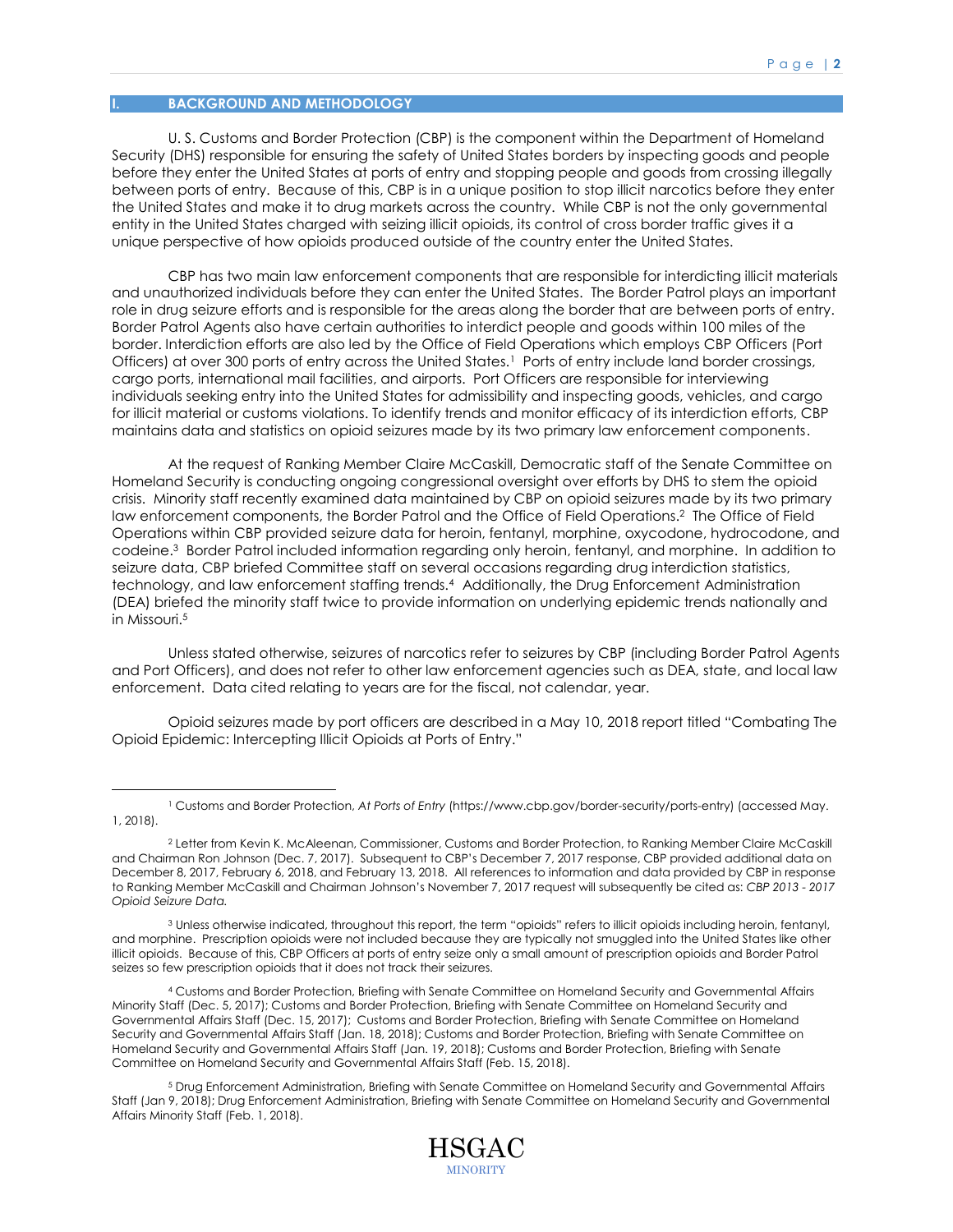#### **II. BORDER PATROL AGENTS SEIZED OVER 3,500 POUNDS OF OPIOIDS IN THE LAST FIVE YEARS, PRIMARILY NEAR THE SOUTHERN BORDER**

Between 2013 and 2017, Border Patrol seized 3,526 pounds of opioids.<sup>6</sup> Overall, between 2013 and 2017, Border Patrol seized 286 pounds of fentanyl, 3218 pounds of heroin, and 23 pounds of morphine.<sup>7</sup> Significantly, during this period, the amount of opioids seized annually by Border Patrol increased 96%, from 579 pounds to 1,135 pounds.<sup>8</sup> Because of this growth in seizures, Border Patrol's contribution to the overall amount of opioids seized by CBP has increased, such that in 2017 Border Patrol seized over 18% of all opioids seized by CBP.<sup>9</sup> *See* Figure 1.



Consistent with the increases in opioid seizures by weight, the number of individual seizures by Border Patrol has also increased. Border Patrol's yearly individual seizures have increased by 30% from 194 seizures in 2013 to 252 seizures in 2017.<sup>10</sup> *See* Figure 2. While Border Patrol's share of CBP's overall individual seizures has decreased from 22% to 11%, this is likely due to the sizeable increases that CBP is seeing in small shipments of fentanyl being sent through the international mail, which are interdicted by Port Officers.<sup>11</sup>



<sup>6</sup> *CBP 2013 - 2017 Opioid Seizure Data*.

<sup>7</sup> *CBP 2013 - 2017 Opioid Seizure Data*. CBP only began consistently monitoring fentanyl seizures in

2016.

 $\overline{a}$ 

<sup>8</sup> *CBP 2013 - 2017 Opioid Seizure Data*.

<sup>9</sup> *CBP 2013 - 2017 Opioid Seizure Data*.

<sup>10</sup> *CBP 2013 - 2017 Opioid Seizure Data*.

<sup>11</sup> *CBP 2013 - 2017 Opioid Seizure Data*.

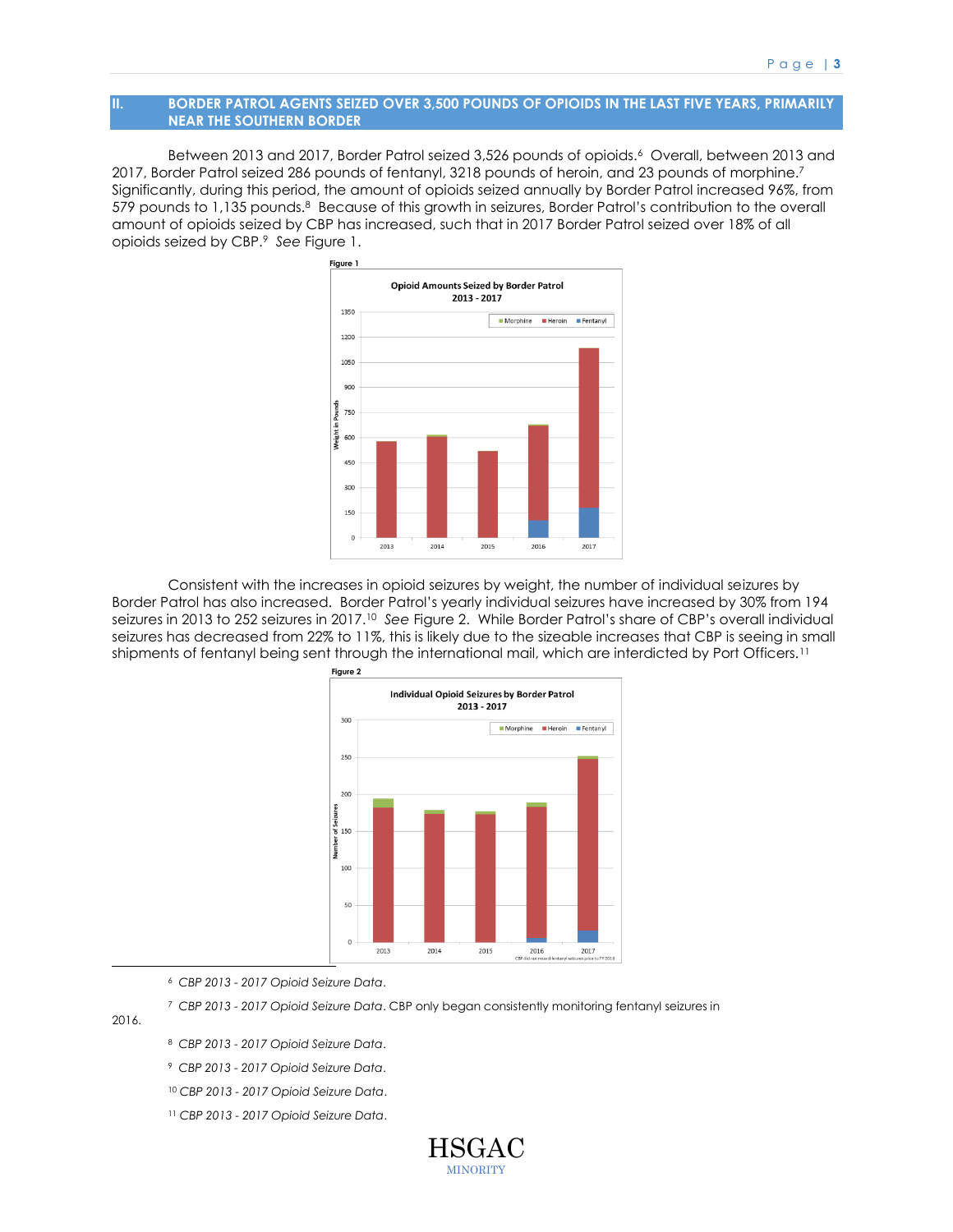Border Patrol Agents located near the southern border seized 98% of all opioids interdicted by Border Patrol between 2013 and 2017.<sup>12</sup> Most of these seizures took place in just three southern border sectors: San Diego, Tucson, and El Centro. During 2016 and 2017, these sectors alone accounted for 69% of the fentanyl, heroin, and morphine seized by Border Patrol.<sup>13</sup> Significantly, El Centro and Tucson sectors saw 200% and 115% increases in opioid seizures between 2016 and 2017.<sup>14</sup> Despite these increases, Border Patrol Agents in San Diego sector seized the most opioids in 2017 with 496 pounds or 44% of all fentanyl, heroin, and morphine seized across Border Patrol sectors.<sup>15</sup> *See* Figure 3.



While the majority of individual seizures of opioids also take place near the southern border, one sector's seizures along the northern border are a departure from this trend. Swanton sector, which is headquartered in Vermont, was the fourth highest sector by number of individual seizures. Between 2013 and 2017, Swanton sector made 90 individual opioid seizures, which is just under 10% of all Border Patrol seizures for the period.<sup>16</sup> The seizures in the Swanton sector were composed primarily of heroin.<sup>17</sup> See Figure 4.



<sup>12</sup> Unless otherwise indicated, for the purposes of this report, references to the southern border refer to sectors or field offices along the United States border with Mexico. *CBP 2013 - 2017 Opioid Seizure Data*.

<sup>13</sup> *CBP 2013 - 2017 Opioid Seizure Data*.

 $\overline{a}$ 

- <sup>14</sup> *CBP 2013 - 2017 Opioid Seizure Data*.
- <sup>15</sup> *CBP 2013 - 2017 Opioid Seizure Data*.
- <sup>16</sup> *CBP 2013 - 2017 Opioid Seizure Data*.
- <sup>17</sup> *CBP 2013 - 2017 Opioid Seizure Data*.

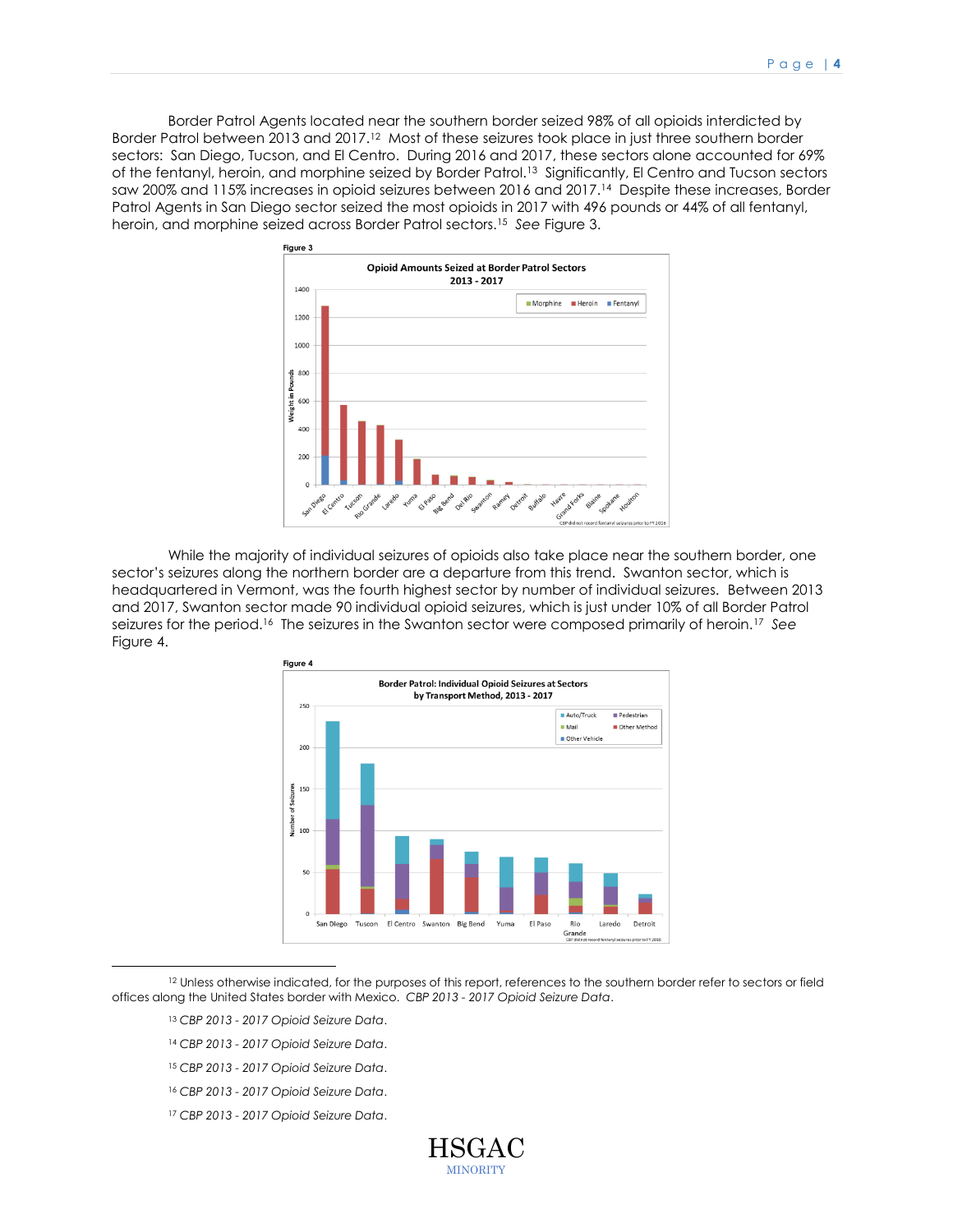## **III. FETANYL SEIZURES BY BORDER PATROL HAVE INCREASED BY 72% IN A SINGLE YEAR**

In a single year, the amount of fentanyl seized by Border Patrol increased by 72% from 105 to 181 pounds.<sup>18</sup> *See* Figure 5.The number of individual fentanyl seizures also increased over the same period from 6 to 16 seizures.<sup>19</sup> This increase in seizures executed by Border Patrol Agents contributed to CBP's total fentanyl seizures, which nearly doubled from 2016 to 2017, climbing from 564 pounds in 2016 to 1,370 pounds in 2017.<sup>20</sup>



Most of the fentanyl seized by Border Patrol took place in San Diego sector, where Border Patrol Agents seized 210 pounds, or 74% of all of the fentanyl seized across all Border Patrol sectors.<sup>21</sup> San Diego sector was followed by El Centro and Laredo sectors, which seized 12% and 11% of all fentanyl seized by Border Patrol respectively.<sup>22</sup> *See* Figure 6.



<sup>18</sup> *CBP 2013 - 2017 Opioid Seizure Data*.

 $\overline{a}$ 

<sup>19</sup> *CBP 2013 - 2017 Opioid Seizure Data*.

<sup>20</sup> *CBP 2013 - 2017 Opioid Seizure Data*.

<sup>21</sup> *CBP 2013 - 2017 Opioid Seizure Data*.

<sup>22</sup> *CBP 2013 - 2017 Opioid Seizure Data*.

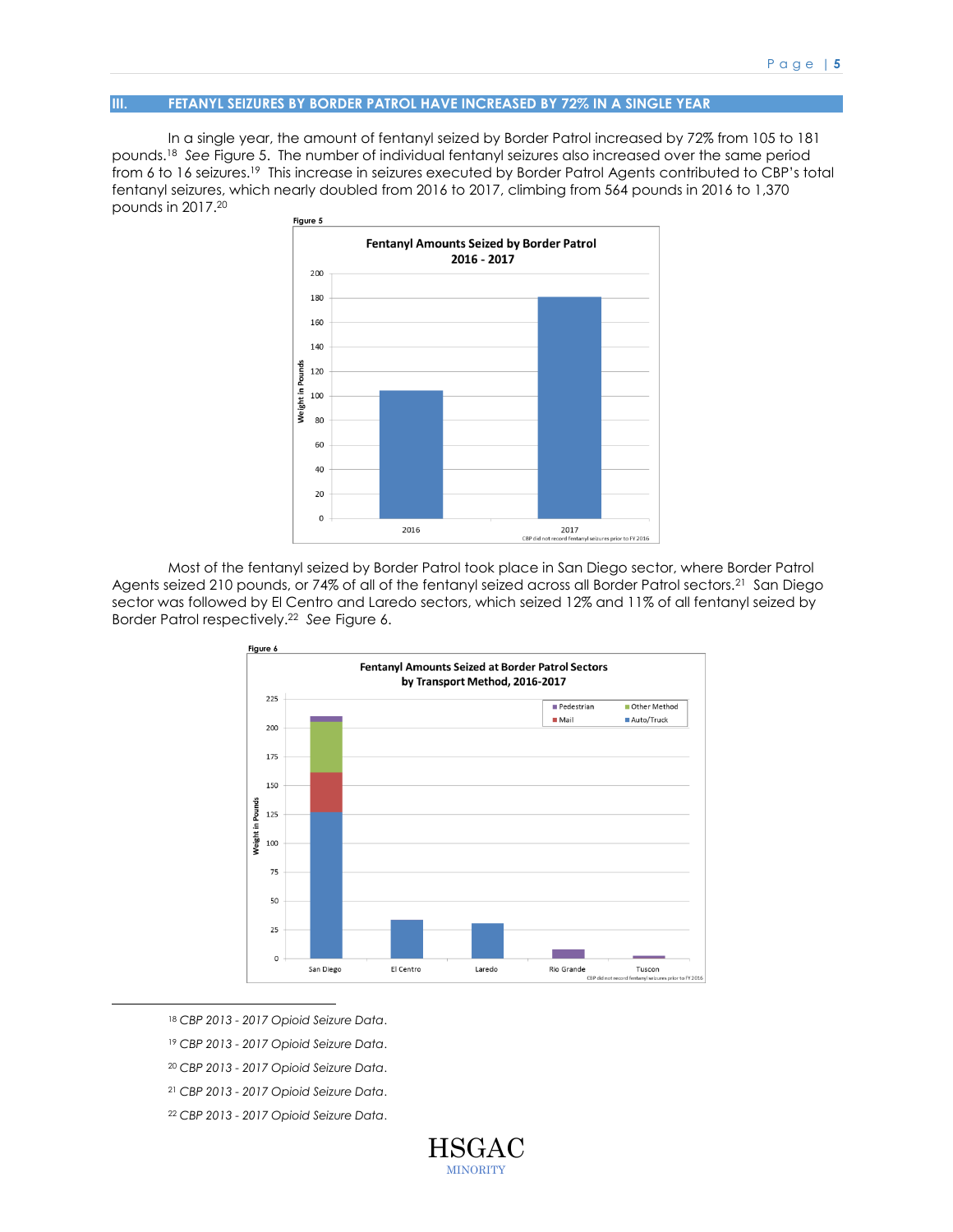## **IV. BORDER PATROL SEIZES ILLICIT OPIOIDS INSIDE THE UNITED STATES, NOT ALONG THE BORDER**

Data provided by CBP and the Government Accountability Office (GAO) suggest that a substantial number of these opioid seizures took place not along the border itself but in the interior of the United States at Border Patrol checkpoints or when Border Patrol encounters automobiles within United States communities. Significantly, this trend appears to have increased over the past two fiscal years.

#### **A. Border Patrol opioid seizures are more common in the interior of the United States.**

In addition to having responsibility for patrolling areas of the border between ports of entry, Border Patrol has the authority to conduct searches of vehicles, aircraft, and railway cars within 100 miles of the border.<sup>23</sup> Many of these enforcement actions take place at checkpoints set up along interior routes leading away from ports of entry.<sup>24</sup> Between 2012 and 2016, between 64% and 70% of Border Patrol's drug seizures occurred 10 or more miles from the border.<sup>25</sup> During the same period, on average, only 10% of all seizures took place within a half mile of the border.<sup>26</sup>

#### **B. Most Border Patrol seizures are in automobiles.**

 $\overline{a}$ 

The majority of Border Patrol's opioid seizures take place in automobiles. During 2016 and 2017, 68% of all heroin, fentanyl, and morphine seized by Border Patrol was seized from automobiles and trucks.<sup>27</sup> The number of Border Patrol seizures in automobiles has also increased significantly over the past two fiscal years. *See* Figure 7. From 2016 to 2017, the amount of opioids seized from automobiles and trucks increased by 54%.<sup>28</sup>



<sup>23</sup> Government Accountability Office, *Border Patrol: Issues Related to Agent Deployment Strategy and Immigration Checkpoints* (GAO-18-50) (Nov. 2017).

<sup>26</sup> Government Accountability Office, *Border Patrol: Issues Related to Agent Deployment Strategy and Immigration Checkpoints* (GAO-18-50) (Nov. 2017).

<sup>27</sup> Letter from Kevin K. McAleenan, Commissioner, Customs and Border Protection, to Ranking Member Claire McCaskill and Chairman Ron Johnson (Dec. 7, 2017).

<sup>28</sup> Letter from Kevin K. McAleenan, Commissioner, Customs and Border Protection, to Ranking Member Claire McCaskill and Chairman Ron Johnson (Dec. 7, 2017).



<sup>24</sup> Government Accountability Office, *Border Patrol: Issues Related to Agent Deployment Strategy and Immigration Checkpoints* (GAO-18-50) (Nov. 2017).

<sup>25</sup> Government Accountability Office, *Border Patrol: Issues Related to Agent Deployment Strategy and Immigration Checkpoints* (GAO-18-50) (Nov. 2017).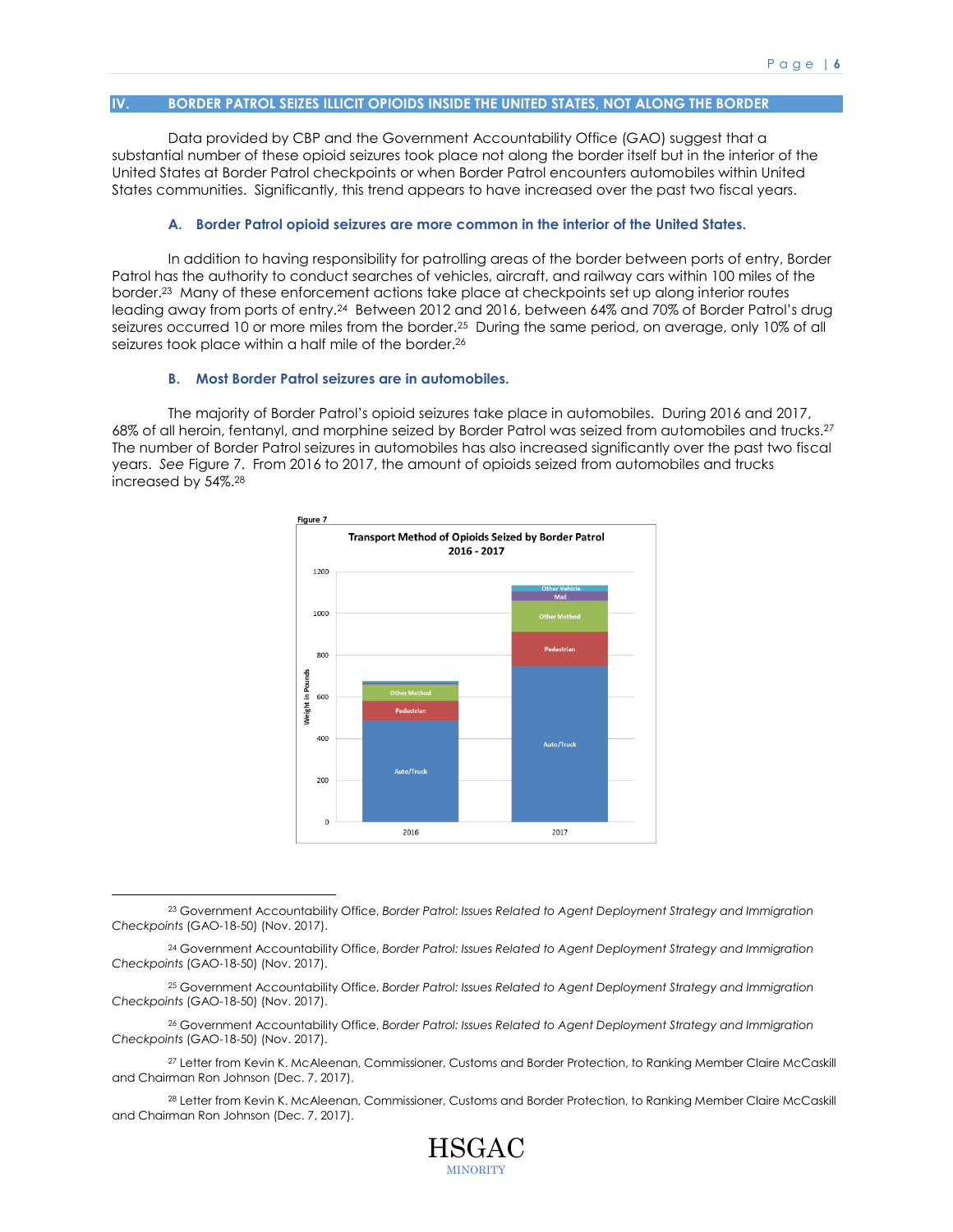Border Patrol's seizures of heroin, the most commonly seized opioid, illustrate the extent to which opioid seizures in automobiles have increased.<sup>29</sup> Between 2013 and 2017, Border Patrol seized the majority of heroin from automobiles and trucks, which accounted for 2,167 pounds (67%) of 3,218 pounds of seized heroin.<sup>30</sup> In 2017, the amount of heroin seized from automobiles and trucks increased by 73% to 662 pounds—the largest weight increase of the transport categories tracked by Border Patrol.<sup>31</sup> *See* Figure 8.



#### **C. Border Patrol rarely encounters vehicles along the border.**

 $\overline{a}$ 

Border Patrol Agents rarely encounter migrants attempting to illegally cross the border in vehicles between ports of entry, as legal automobile traffic is typically diverted to ports of entry.<sup>32</sup> The exception to this is a "drive through", when an individual illegally crosses the border in an automobile, ATV, or other motorized vehicle.<sup>33</sup> This can take place in areas where there is no infrastructure or fencing in place, where fencing is weak enough for a vehicle to ram through it, or in instances where individuals use ramps or other devices to drive over existing barriers.<sup>34</sup> Drive throughs are rare. Across Border Patrol's nine southwest border sectors, the Border Patrol averaged one drive through per month between 2013 and 2015.<sup>35</sup> Sixtythree percent of these drive throughs took place in the Tucson sector.<sup>36</sup>

<sup>34</sup> Customs and Border Protection, Briefing with Senate Committee on Homeland Security and Governmental Affairs Staff (Feb. 15, 2018).

<sup>35</sup> Government Accountability Office, *Southwest Border Security: Additional Actions Needed to Better Assess Fencing's Contributions to Operations* (GAO-17-331) (Feb. 2017).

<sup>36</sup> Government Accountability Office, *Southwest Border Security: Additional Actions Needed to Better Assess Fencing's Contributions to Operations* (GAO-17-331) (Feb. 2017).



<sup>29</sup> Border Patrol only provided fentanyl seizure data for the past two fiscal years making it more difficult to project its growth over time.

<sup>30</sup> Letter from Kevin K. McAleenan, Commissioner, Customs and Border Protection, to Ranking Member Claire McCaskill and Chairman Ron Johnson (Dec. 7, 2017).

<sup>31</sup> Letter from Kevin K. McAleenan, Commissioner, Customs and Border Protection, to Ranking Member Claire McCaskill and Chairman Ron Johnson (Dec. 7, 2017).

<sup>32</sup> Email from Congressional Affairs, Customs and Border Protection, to Senate Committee on Homeland Security and Governmental Affairs Minority Staff (Apr. 16, 2018).

<sup>33</sup> Customs and Border Protection, Briefing with Senate Committee on Homeland Security and Governmental Affairs Staff (Feb. 15, 2018).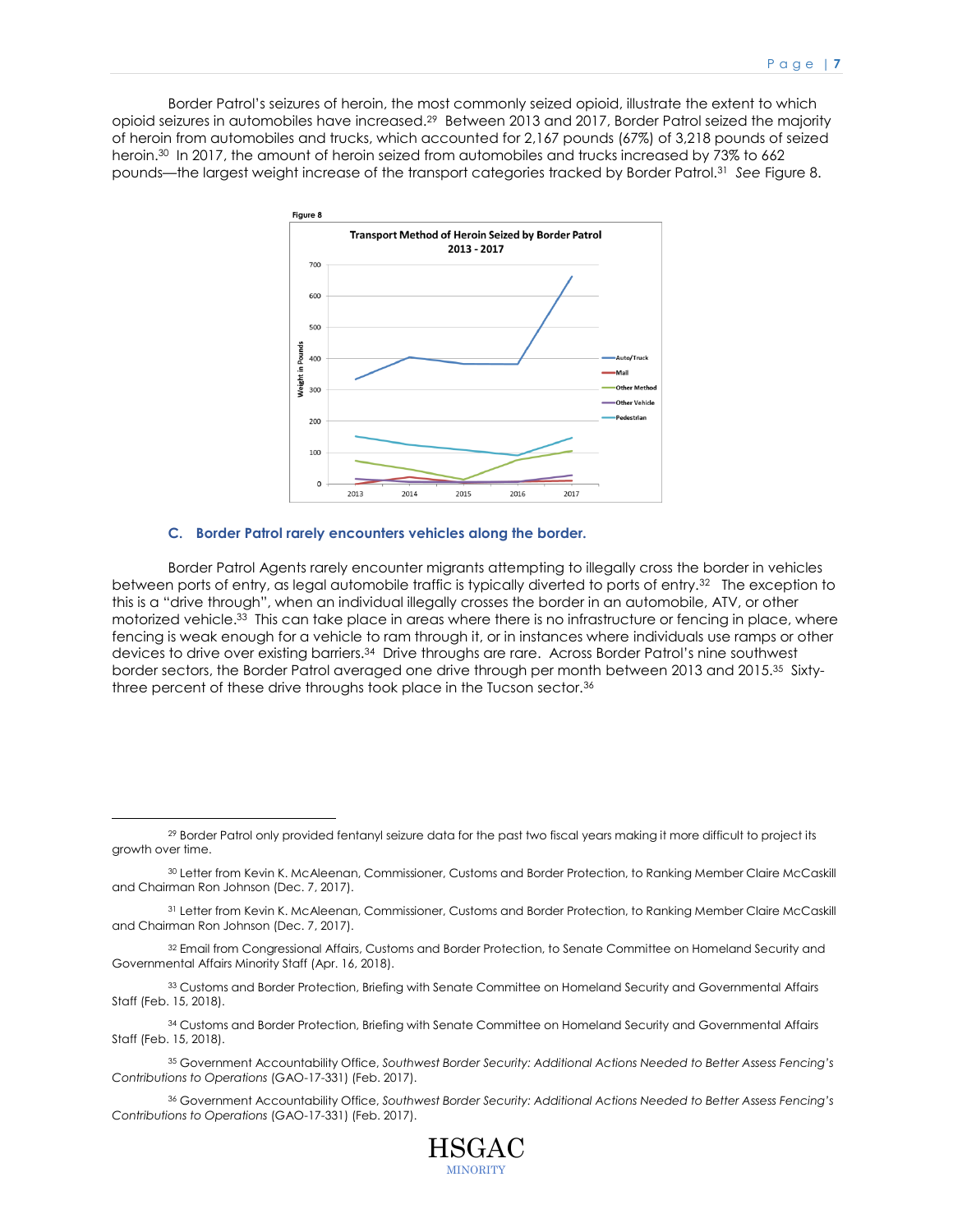#### **D. Improved border barriers have not led to fewer seizures.**

Despite improved border fencing and physical infrastructure along the southern border, Border Patrol Agents have seized significant amounts of opioids in areas with physical barriers in place. In fact, the majority of Border Patrol's opioid seizures in automobiles took place in western sectors on the southern border where fencing covers most of the border and where large infrastructure investments have been made to prevent illegal crossings. More than 90% of all primary fencing along the southwest border is located in the San Diego, El Centro, Yuma, Tucson, and El Paso sectors – the southern border's five westernmost sectors. More than 75% of each of these sectors is covered with primary fencing.<sup>37</sup> Nonetheless, between 2013 and 2017, these sectors accounted for 73% of all opioids seized by Border Patrol sectors. Despite high fencing coverage and significant investments, the amount of opioids seized from automobiles in these sectors increased by 300%, from 160 pounds in 2013 to 644 pounds in 2017.<sup>38</sup> This increase cannot be entirely attributed to increased illegal vehicle crossings; rather, this increase points to an increase in checkpoint or other interior enforcement seizures north of the border.

Agents in the San Diego sector seized the greatest amount, with 337 pounds seized in 2017, which is more than triple the amount seized in San Diego in 2013.<sup>39</sup> *See* Figure 9. With 46 miles of its 60-mile border covered by fencing and natural obstacles covering the rest, San Diego is one of the most hardened sectors to illegal crossings.<sup>40</sup> Still, between 2013 and 2015, 14 drive throughs occurred in the San Diego sector.<sup>41</sup> Although these 14 drive throughs could have contributed to opioid seizures in San Diego, they cannot account for the 62 individual automobiles that Border Patrol seized opioids from between 2013 and 2015.<sup>42</sup>



<sup>37</sup> Government Accountability Office, *Southwest Border Security: Additional Actions Needed to Better Assess Fencing's Contributions to Operations* (GAO-17-331) (Feb. 2017).

<sup>38</sup> Letter from Kevin K. McAleenan, Acting Director, Customs and Border Protection, to Ranking Member Claire McCaskill and Chairman Ron Johnson (Dec. 7, 2017).

 $\overline{a}$ 

<sup>39</sup> Letter from Kevin K. McAleenan, Commissioner, Customs and Border Protection, to Ranking Member Claire McCaskill and Chairman Ron Johnson (Dec. 7, 2017).

<sup>40</sup> Government Accountability Office, *Southwest Border Security: Additional Actions Needed to Better Assess Fencing's Contributions to Operations* (GAO-17-331) (Feb. 2017).

<sup>41</sup> Government Accountability Office, *Southwest Border Security: Additional Actions Needed to Better Assess Fencing's Contributions to Operations* (GAO-17-331) (Feb. 2017).

<sup>42</sup> Letter from Kevin K. McAleenan, Commissioner, Customs and Border Protection, to Ranking Member Claire McCaskill and Chairman Ron Johnson (Dec. 7, 2017).